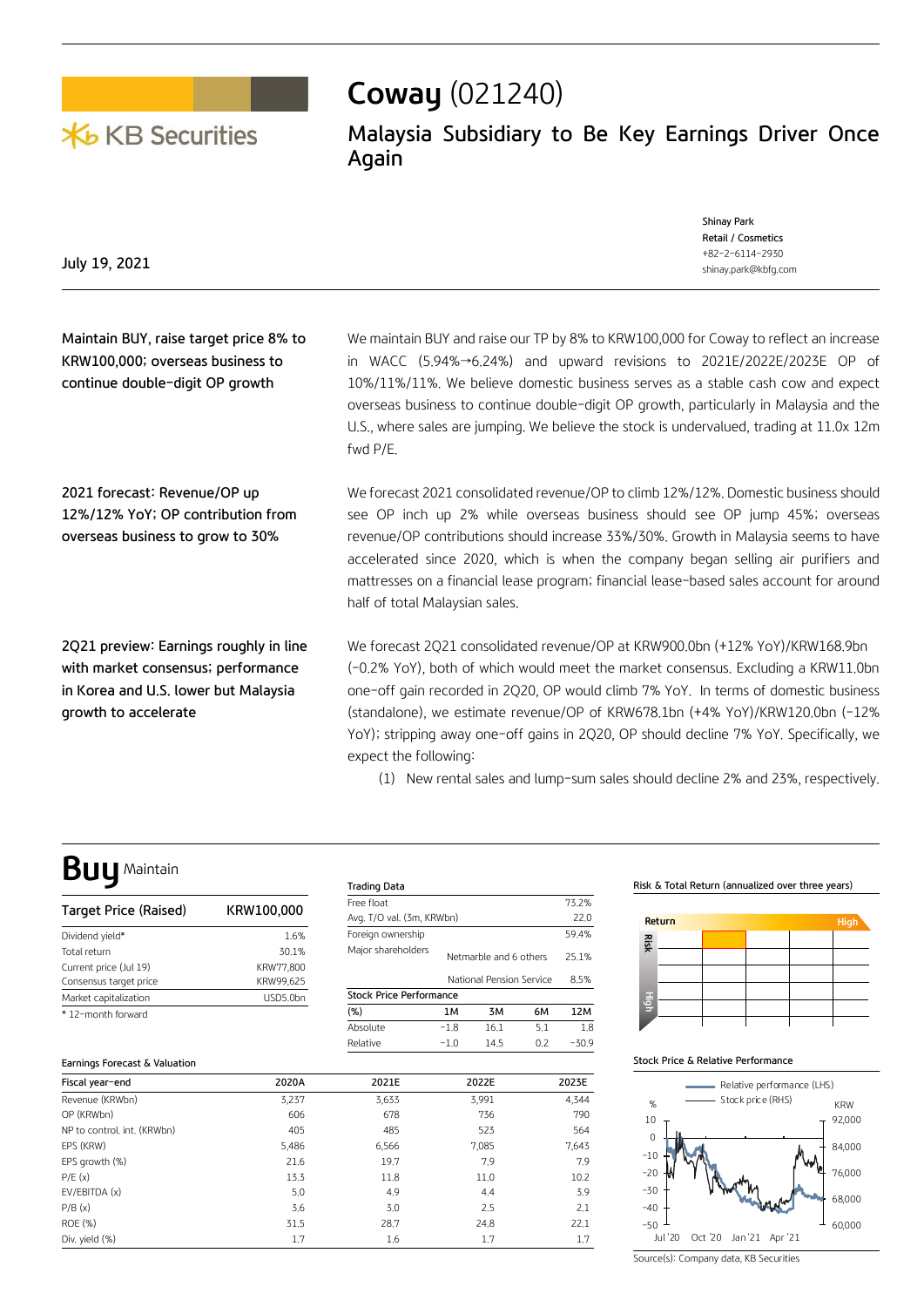Sales for air purifiers and clothing care systems should decline, as trading activity was under pressure amid the prolonged pandemic.

- (2) The monthly churn rate should be stable, at around 1.0%, but the net increase in accounts should be only 19,000 (-42% YoY) amid sluggish new sales.
- (3) OPM should sit at 17.7% (-1.8pp YoY excl. one-offs).

The Malaysia subsidiary should see revenue/OP soar 45% YoY/94% YoY, with OPM increasing 5pp to 20% on brisk financial lease-based sales for air purifiers and mattresses. The U.S. subsidiary should see revenue up 30% but OP down 15% (OPM estimated at 10%) thanks to a high base associated with curbed marketing costs in the initial phase of the pandemic last year.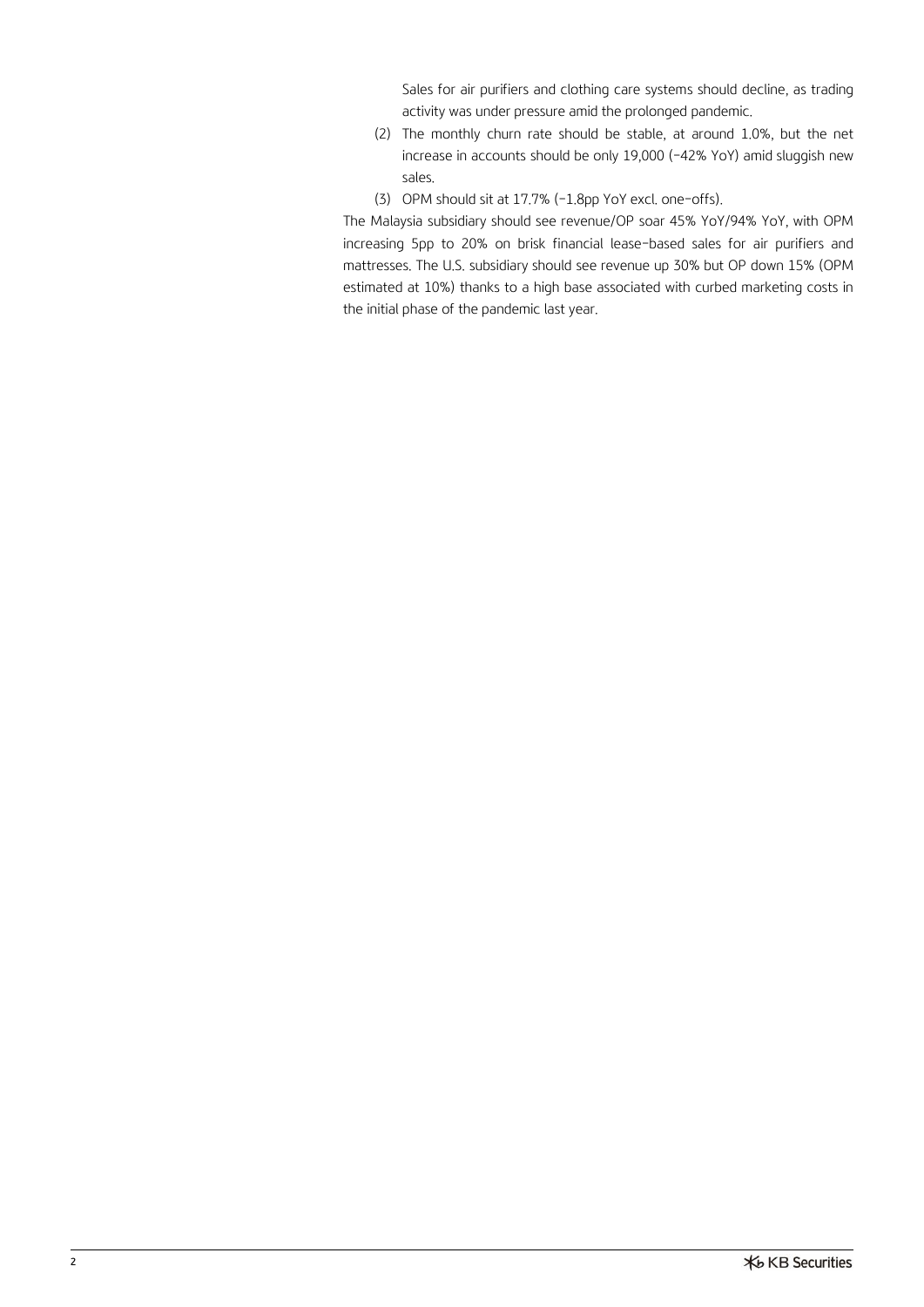# **Investment Opinion & Risks**



# **Revised Earnings Estimates**

|         |         |          |         | Change  |       |  |
|---------|---------|----------|---------|---------|-------|--|
| 2021E   | 2022F   | 2021E    | 2022F   | 2021E   | 2022E |  |
| 3.586.9 | 3.891.8 | 3.633.2  | 3.991.1 | 1.3     | 2.6   |  |
| 617.3   | 664.4   | 6779     | 736.2   | 9.8     | 10.8  |  |
| 436.4   | 473.0   | 485.1    | 523.7   | 11.2    | 10.7  |  |
|         |         | Previous |         | Revised |       |  |

Source(s): KB Securities estimates

### **KB Estimates vs. Consensus**

| (KRWbn, %)            | <b>KB Estimates</b> |         | Consensus |         | Difference |        |  |
|-----------------------|---------------------|---------|-----------|---------|------------|--------|--|
|                       | 2021E               | 2022F   | 2021E     | 2022F   | 2021E      | 2022E  |  |
| Revenue               | 3.633.2             | 3.991.1 | 3.608.6   | 3.962.1 | 0.7        | 0.7    |  |
| OP                    | 677.9               | 736.2   | 652.6     | 724.5   | 3.9        | 1.6    |  |
| NP (to control, int.) | 485.1               | 523.7   | 470.5     | 5257    | 3.1        | $-0.4$ |  |

Source(s): FnGuide, KB Securities estimates

# **Revenue Composition (2020) Earnings Sensitivity Analysis**



Source(s): Company data, KB Securities

# **Peer Group Comparison**

| (KRWbn, x, %) | Market<br>Cap | 12m fwd P/E | 2y EPS CAGR |      | 12m fwd P/B 12m fwd ROE | 12m fwd EV/EBITDA | 2y EBITDA CAGR |
|---------------|---------------|-------------|-------------|------|-------------------------|-------------------|----------------|
| Coway         | 5,741.6       | 11.4        | 13.6        | 2.70 | 23.8                    | 4.7               | 3.7            |
| Amorepacific  | 14.059.3      | 39.7        | 267.1       | 3.33 | 8.4                     | 12.6              | 36.0           |
| LG H&H        | 26.722.7      | 30.6        | 13.9        | 5.07 | 16.6                    | 15.5              | 9.7            |

Source(s): KB Securities estimates

## **Base-case scenario: Catalysts**

1) 2020-23 domestic CAGR revenue at 4% 2) 2020-23 overseas CAGR revenue at 25%

#### **Bull-case scenario: Upside risks**

1) 2020-23 domestic CAGR revenue above 4% 2) 2020-23 overseas CAGR revenue above 25%

### **Bear-case scenario: Downside risks**

1) 2020-23 domestic CAGR revenue below 4% 2) 2020-23 overseas CAGR revenue below 25%

## **Valuation & Target Price Calculation**

- 1) Valuation method: Discounted cash flow model
- 2) Target price calculation: 6.24% WACC; 1.6% TGR
- 3) Target price range: KRW70,000 – KRW110,000
- 4) Valuation at target price: 14.4x 12m fwd implied P/E, 3.47x P/B

| (%)                   | EPS Change |        |  |  |  |  |  |
|-----------------------|------------|--------|--|--|--|--|--|
|                       | 2021F      | 2022E  |  |  |  |  |  |
| +1pp in interest rate | $-06$      | $-0.5$ |  |  |  |  |  |
| +1pp in FX rate       | $+0.3$     | $+0.3$ |  |  |  |  |  |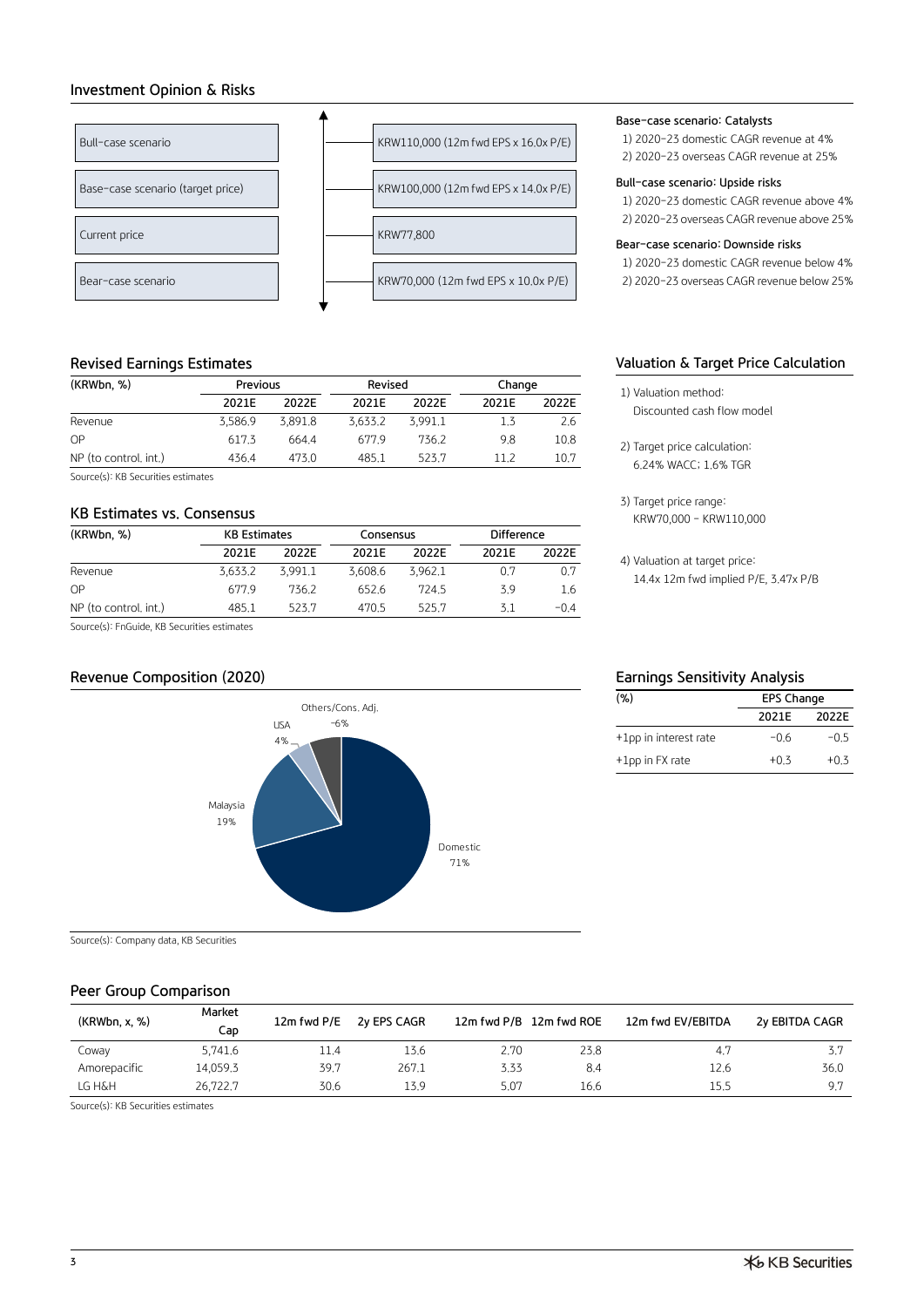# **Table 1. 2Q21E KB Estimates vs. Consensus (consolidated)**

| (KRWbn)               | 2Q21E<br>KB | <b>2Q20</b> | YoY (%) | 1021  | QoQ<br>(%) | 2Q21E<br>Cons. | Diff.<br>(%) | 2021E<br>KB | YoY (%) | 2021E<br>Cons. | Diff.<br>(%) |
|-----------------------|-------------|-------------|---------|-------|------------|----------------|--------------|-------------|---------|----------------|--------------|
| Revenue               | 900.0       | 805.5       | 11.7    | 879.0 | 2,4        | 895.0          | 0.6          | 3,633.2     | 12.2    | 3,608.6        | 0.7          |
| <b>OP</b>             | 168.9       | 169.2       | $-0.2$  | 170.7 | $-1.1$     | 163.1          | 3.6          | 677.9       | 11.8    | 652.6          | 3.9          |
| EBT                   | 162.1       | 159.5       | 1.6     | 174.7 | 7.2        | 152.7          | 6.2          | 659.3       | 22.0    | 635.1          | 3.8          |
| NP (to control. int.) | 120.2       | 119.0       | 1.1     | 125.8 | 4.4        | 109.5          | 9.8          | 485.1       | 19.8    | 470.5          | 3.1          |
| OPM(%)                | 18.8        | 21.0        |         | 19.4  |            | 18.2           |              | 18.7        |         | 18.1           |              |
| EBT margin $(\%)$     | 18.0        | 19.8        |         | 19.9  |            | 17.1           |              | 18.1        |         | 17.6           |              |
| NPM (%)               | 13.4        | 14.8        |         | 14.3  |            | 12.2           |              | 13.4        |         | 13.0           |              |

Source(s): Company data, FnGuide, KB Securities estimates

# **Table 2. Earnings Estimate Revisions**

| (KRWbn)                    |                       |         | Previous |         |         | Revised |         |       | Change (%) |       |  |
|----------------------------|-----------------------|---------|----------|---------|---------|---------|---------|-------|------------|-------|--|
|                            |                       | 2021E   | 2022E    | 2023E   | 2021E   | 2022E   | 2023E   | 2021E | 2022E      | 2023E |  |
| Revenue                    |                       | 3,586.9 | 3,891.8  | 4,230.3 | 3,633,2 | 3,991.1 | 4,343.8 | 1.3   | 2.6        | 2.7   |  |
| OP                         |                       | 617.3   | 664.4    | 712.1   | 677.9   | 736.2   | 789.7   | 9.8   | 10.8       | 10.9  |  |
| EBT                        |                       | 588.6   | 637.9    | 687.8   | 659.3   | 706.3   | 761.9   | 12.0  | 10.7       | 10.8  |  |
| NP (to control, int.)      |                       | 436.4   | 473.0    | 510.0   | 485.1   | 523.7   | 564.9   | 11.2  | 10.7       | 10.8  |  |
| EPS (KRW)                  |                       | 6,015   | 6,519    | 7,029   | 6,686   | 7,218   | 7,786   | 11.2  | 10.7       | 10.8  |  |
| YoY (%)                    | Revenue               | 10.8    | 8.5      | 8.7     | 12.2    | 9.9     | 8.8     |       |            |       |  |
|                            | OP.                   | 1.8     | 7.6      | 7.2     | 11.8    | 8.6     | 7.3     |       |            |       |  |
|                            | EBT                   | 8.9     | 8.4      | 7.8     | 22.0    | 7.1     | 7.9     |       |            |       |  |
|                            | NP (to control, int.) | 7.8     | 8.4      | 7.8     | 19.8    | 7.9     | 7.9     |       |            |       |  |
|                            | EPS                   | 9.6     | 8.4      | 7.8     | 21.9    | 7.9     | 7.9     |       |            |       |  |
| OPM(%)                     |                       | 17.2    | 17.1     | 16.8    | 18.7    | 18.4    | 18.2    |       |            |       |  |
| EBT margin (%)             |                       | 16.4    | 16.4     | 16.3    | 18.1    | 17.7    | 17.5    |       |            |       |  |
| NPM (to control, int.) (%) |                       | 12.2    | 12.2     | 12.1    | 13.4    | 13.1    | 13.0    |       |            |       |  |

Source(s): Company data, KB Securities estimates

Note: Previous estimates based on data as of Feb 22, 2021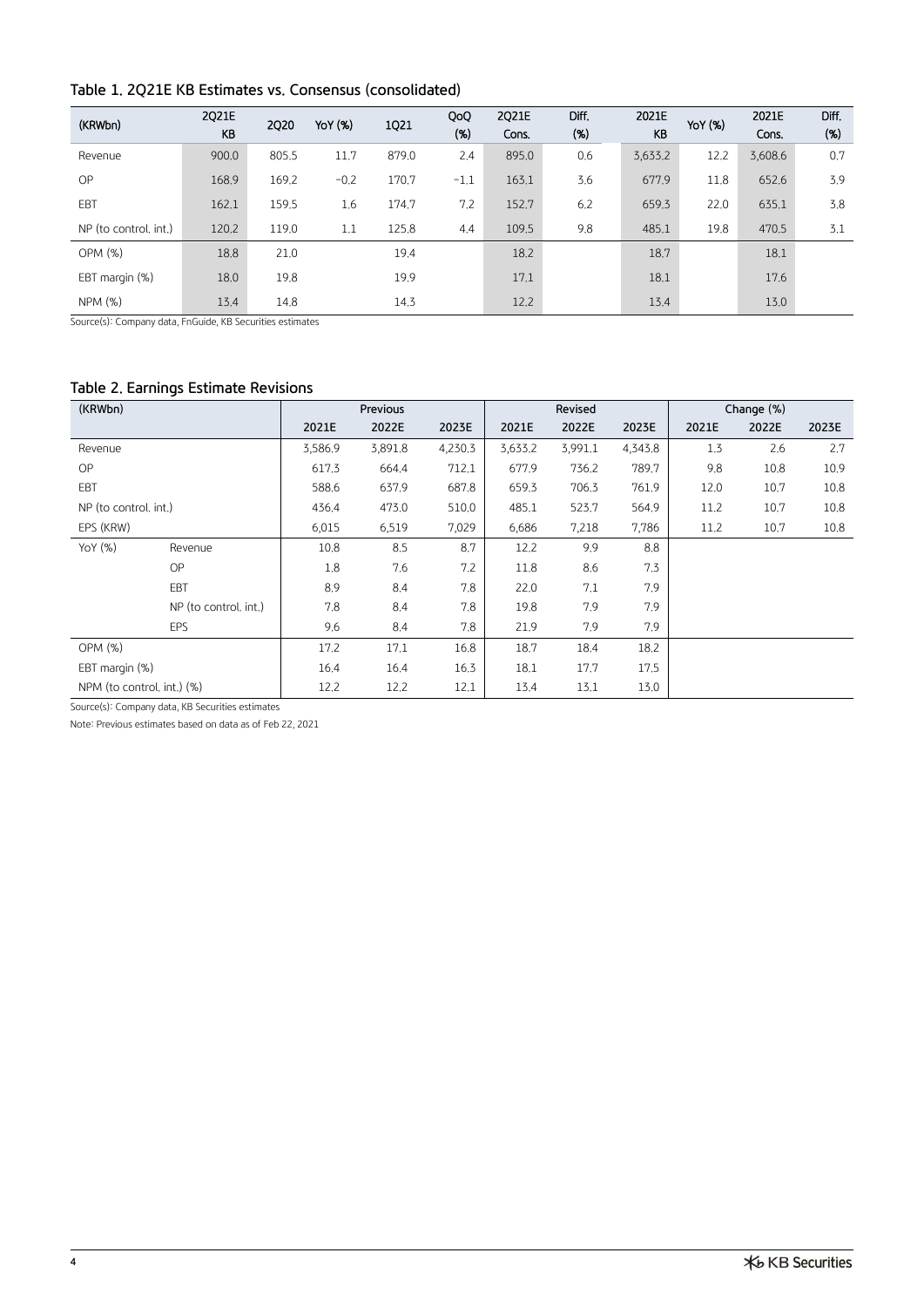# **Table 3. Earnings & Estimates (consolidated)**

| (KRWbn)                    |                       | 1Q20    | <b>2Q20</b>   | 3Q20       | 4Q20    | <b>1Q21</b> | 2Q21E   | 3Q21E   | 4Q21E      | 2019     | 2020P                                   | 2021E           | 2022E                   | 2023E      |
|----------------------------|-----------------------|---------|---------------|------------|---------|-------------|---------|---------|------------|----------|-----------------------------------------|-----------------|-------------------------|------------|
| Revenue                    |                       | 768.9   | 805.5         | 800.4      | 862.6   | 879.0       | 900.0   | 909.4   | 944.7      |          | 3,018.9 3,237.4 3,633.2 3,991.1 4,343.8 |                 |                         |            |
| Standalone                 |                       | 628.5   | 655.4         | 641.5      | 667.2   | 674.8       | 678.1   | 682.8   | 677.6      | 2,531.0  |                                         | 2,592.5 2,713.2 | 2,791.6 2,892.6         |            |
| Malaysia                   |                       | 153.3   | 155.9         | 178.8      | 220.4   | 240.4       | 226.1   | 232.4   | 264.5      | 526.3    | 708.4                                   |                 | 963.4 1,204.2 1,445.1   |            |
| U.S.                       |                       | 27,2    | 32.1          | 51.8       | 41.4    | 42.9        | 41.7    | 41.4    | 49.7       | 97.3     | 152.5                                   | 175.8           | 202.1                   | 228.4      |
| Other subsidiaries         |                       | 22.5    | 16.8          | 16.3       | 23.8    | 20.7        | 27.2    | 26.5    | 29.6       | 105.3    | 79.4                                    | 104.0           | 116.8                   | 130.0      |
| Cons. adj.                 |                       | $-62.6$ | $-54.7$       | $-88.0$    | $-90.2$ | $-99.8$     | $-73.0$ | $-73.7$ | $-76.6$    | $-241.0$ | $-295.4$                                | $-323.1$        | $-323.6$                | $-352.2$   |
| YoY (%)                    | Revenue               | 8.4     | 6.6           | 5.4        | 8.6     | 14.3        | 11.7    | 13.6    | 9.5        | 11.5     | 7.2                                     | 12.2            | 9.9                     | 8.8        |
|                            | Standalone            | 3.6     | 3.2           | $-1.5$     | 4.5     | 7.4         | 3.5     | 6.4     | 1.6        | 5.7      | 2.4                                     | 4.7             | 2.9                     | 3.6        |
|                            | Malaysia              | 36.3    | 22.2          | 33.8       | 44.4    | 56.8        | 45.0    | 30.0    | 20.0       | 48.9     | 34.6                                    | 36.0            | 25.0                    | 20.0       |
|                            | U.S.                  | 30.1    | 36.0          | 130.2      | 36.6    | 57.7        | 30.0    | $-20.0$ | 20.0       | 20.9     | 56.7                                    | 15.2            | 15.0                    | 13.0       |
|                            | Other subsidiaries    | 19.0    | $-37.8$       | $-35.1$    | $-30.6$ | $-8.0$      | 61.7    | 62.8    | 24.2       | 19.5     | $-24.6$                                 | 30.9            | 12.4                    | 11.3       |
|                            | Cons. adj.            | LTL     | LTL           | <b>LTL</b> | LTL     | LTL         | LTL     | LTL     | LTL        | LTL      | LTL                                     | LTL             | LTL                     | <b>LTL</b> |
| Proportion (%)             | Revenue               | 100.0   | 100.0         | 100.0      | 100.0   | 100.0       | 100.0   | 100.0   | 100.0      | 100.0    | 100.0                                   | 100.0           | 100.0                   | 100.0      |
|                            | Standalone            | 81.7    | 81.4          | 80.1       | 77.3    | 76.8        | 75.3    | 75.1    | 71.7       | 83.8     | 80.1                                    | 74.7            | 69.9                    | 66.6       |
|                            | Malaysia              | 19.9    | 19.4          | 22.3       | 25.6    | 27.3        | 25.1    | 25.6    | 28.0       | 17.4     | 21.9                                    | 26.5            | 30.2                    | 33.3       |
|                            | U.S.                  | 3.5     | 4.0           | 6.5        | 4.8     | 4.9         | 4.6     | 4.6     | 5.3        | 3.2      | 4.7                                     | 4.8             | 5.1                     | 5.3        |
|                            | Other subsidiaries    | 2.9     | 2.1           | 2.0        | 2.8     | 2.4         | 3.0     | 2.9     | 3.1        | 3.5      | 2.5                                     | 2.9             | 2.9                     | 3.0        |
|                            | Cons. adj.            | $-8.1$  | $-6.8$        | $-11.0$    | $-10.5$ | $-11.4$     | $-8.1$  | $-8.1$  | $-8.1$     | $-8.0$   | $-9.1$                                  | $-8.9$          | $-8.1$                  | $-8.1$     |
| Operating profit           |                       | 138.9   | 169.2         | 168.6      | 129.8   | 170.7       | 168.9   | 173.9   | 164.3      | 458.3    | 606.4                                   | 677.9           | 736.2                   | 789.7      |
| Standalone                 |                       | 115.7   | 136.0         | 124.9      | 78.9    | 112.0       | 120.0   | 124.9   | 108.4      | 394.7    | 455.5                                   | 465.4           | 488.4                   | 506.1      |
| Malaysia                   |                       | 25.2    | 23.3          | 29.6       | 52.0    | 56.1        | 45.2    | 46.5    | 52.9       | 75.6     | 130.1                                   | 200.7           | 228.8                   | 260.1      |
| U.S.                       |                       | 2.6     | 4.9           | 11.8       | 0.5     | 5.7         | 4.2     | 2.5     | 3.0        | 3.3      | 19.8                                    | 15.3            | 16.2                    | 18.3       |
| Other subsidiaries         |                       | $-1.5$  | $-2.4$        | $-3.8$     | $-3.3$  | $-5.8$      | $-2.2$  | $-1.7$  | $-1.6$     | $-2.9$   | $-11.0$                                 | $-11.3$         | $-4.4$                  | $-2.6$     |
| Cons. adj.                 |                       | $-3.1$  | 7.4           | 6.1        | 1.7     | 2.7         | 1.7     | 1.7     | 1.6        | $-12.4$  | 12.0                                    | 7.7             | 7.3                     | 7.8        |
| YoY (%)                    | OP                    | 2.7     | 22.4          | 20.2       | 190.9   | 23.0        | $-0.2$  | 3.2     | 26.6       | $-11.8$  | 32.3                                    | 11.8            | 8.6                     | 7.3        |
|                            | Standalone            | $-5.5$  | 22.8          | $-10.2$    | 252.7   | $-3.2$      | $-11.7$ | 0.0     | 37.4       | $-17.3$  | 15.4                                    | 2.2             | 4.9                     | 3.6        |
|                            | Malaysia              | 31.9    | 5.4           | 108.5      | 157.4   | 122.6       | 94.0    | 57,1    | 1.7        | 21.3     | 72.1                                    | 54.3            | 14.0                    | 13.7       |
|                            | U.S.                  |         | 225.0 1,125.0 | <b>TTP</b> | $-83.3$ | 119.2       | $-14.8$ | $-78.9$ | 496.2      | 6.5      | 500.0                                   | $-22.5$         | 5.4                     | 13.0       |
|                            | Other subsidiaries    | LTL     | <b>TTL</b>    | <b>TTL</b> | LTL     | LTL         | LTL     | LTL     | <b>LTL</b> | LTL      | LTL                                     | LTL             | LTL                     | LTL        |
|                            | Cons. adj.            | LTL     | 100.5         | <b>TTP</b> | 161.4   | <b>TTP</b>  | $-77.4$ | $-71.7$ | $-4.4$     | LTL      | <b>TTP</b>                              | $-35.7$         | $-5.7$                  | 7.3        |
| OPM (%)                    | OP                    | 18.1    | 21.0          | 21.1       | 15.0    | 19.4        | 18.8    | 19.1    | 17.4       | 15.2     | 18.7                                    | 18.7            | 18.4                    | 18.2       |
|                            | Standalone            | 18.4    | 20.7          | 19.5       | 11.8    | 16.6        | 17.7    | 18.3    | 16.0       | 15.6     | 17.6                                    | 17.2            | 17.5                    | 17.5       |
|                            | Malaysia              | 16.4    | 14.9          | 16.6       | 23.6    | 23.3        | 20.0    | 20.0    | 20.0       | 14.4     | 18.4                                    | 20.8            | 19.0                    | 18.0       |
|                            | U.S.                  | 9.6     | 15.3          | 22.8       | 1.2     | 13.3        | 10.0    | 6.0     | 6.0        | 3.4      | 13.0                                    | 8.7             | 8.0                     | 8.0        |
|                            | Other subsidiaries    | $-6.6$  | $-14.3$       | $-23.3$    | $-13.9$ | $-28.0$     | $-8.1$  | $-6.5$  | $-5.4$     | $-2.8$   | $-13.8$                                 | $-10.9$         | $-3.8$                  | $-2.0$     |
|                            | Cons. adj.            | 5.0     | $-13.5$       | $-6.9$     | $-1.9$  | $-2.7$      | $-2.3$  | $-2.3$  | $-2.1$     | 5.1      | $-4.1$                                  | $-2.4$          | $-2.3$                  | $-2.2$     |
| Proportion (%)             | OP                    | 100.0   | 100.0         | 100.0      | 100.0   | 100.0       | 100.0   | 100.0   | 100.0      | 100.0    | 100.0                                   | 100.0           | 100.0                   | 100.0      |
|                            | Standalone            | 83.3    | 80.4          | 74.1       | 60.8    | 65.6        | 71.1    | 71.8    | 66.0       | 86.1     | 75.1                                    | 68.7            | 66.3                    | 64.1       |
|                            | Malaysia              | 18.1    | 13.8          | 17.6       | 40.1    | 32.9        | 26.8    | 26.7    | 32.2       | 16.5     | 21.5                                    | 29.6            | 31.1                    | 32.9       |
|                            | U.S.                  | 1.9     | 2.9           | 7.0        | 0.4     | 3.3         | 2.5     | 1.4     | 1.8        | 0.7      | 3.3                                     | 2.3             | 2.2                     | 2.3        |
|                            | Other subsidiaries    | $-1.1$  | $-1.4$        | $-2.3$     | $-2.5$  | $-3.4$      | $-1.3$  | $-1.0$  | $-1.0$     | $-0.6$   | $-1.8$                                  | $-1.7$          | $-0.6$                  | $-0.3$     |
| Gross profit               |                       | 521.7   | 554.8         | 536.3      | 580.7   | 579.8       | 616.3   | 605.8   | 632.2      | 2,008.5  | 2,193.5                                 |                 | 2,434.1 2,657.8 2,875.2 |            |
| EBT                        |                       | 138.3   | 159.5         | 149.2      | 93.3    | 174.7       | 162.1   | 167.2   | 155.3      | 451.4    | 540.4                                   | 659.3           | 706.3                   | 761.9      |
| NP (to control, int.)      |                       | 101.6   | 119.0         | 116.8      | 67.5    | 125.8       | 120.2   | 124.0   | 115.1      | 332.9    | 404.9                                   | 485.1           | 523.7                   | 564.9      |
| EBITDA                     |                       | 275.7   | 303.4         | 304.6      | 265.9   | 304.4       | 293.7   | 298.7   | 280.2      |          | 973.4 1,149.7 1,177.1 1,236.8 1,291.2   |                 |                         |            |
| YoY (%)                    | Gross profit          | 9.5     | 9.6           | 5.4        | 12.4    | 11.1        | 11.1    | 12.9    | 8.9        | 9.8      | 9.2                                     | 11.0            | 9.2                     | 8.2        |
|                            | EBT                   | 2.1     | 16.6          | $-2.0$     | 247.9   | 26.3        | 1.6     | 12.0    | 66.4       | $-3.7$   | 19.7                                    | 22.0            | 7.1                     | 7.9        |
|                            | NP (to control. int.) | 1.1     | 16.7          | 5.5        | 242.0   | 23.8        | 1.1     | 6.1     | 70.7       | $-4.9$   | 21.6                                    | 19.8            | 7.9                     | 7.9        |
|                            | EBITDA                | 33.7    | 43.0          | 39.8       | $-21.1$ | 10.4        | $-3.2$  | $-1.9$  | 5.4        | 25.5     | 18.1                                    | 2.4             | 5.1                     | 4.4        |
| GPM(%)                     |                       | 67.8    | 68.9          | 67.0       | 67.3    | 66.0        | 68.5    | 66.6    | 66.9       | 66.5     | 67.8                                    | 67.0            | 66.6                    | 66.2       |
| EBT margin (%)             |                       | 18.0    | 19.8          | 18.6       | 10.8    | 19.9        | 18.0    | 18.4    | 16.4       | 15.0     | 16.7                                    | 18.1            | 17.7                    | 17.5       |
| NPM (to control. Int.) (%) |                       | 13.2    | 14.8          | 14.6       | 7.8     | 14.3        | 13.4    | 13.6    | 12.2       | 11.0     | 12.5                                    | 13.4            | 13.1                    | 13.0       |
| EBITDA margin (%)          |                       | 35.9    | 37.7          | 38.1       | 30.8    | 34.6        | 32.6    | 32.8    | 29.7       | 32.2     | 35.5                                    | 32.4            | 31.0                    | 29.7       |

Source(s): Company data, KB Securities estimates

Note: TTP = turn to profit, TTL = turn to loss, LTL = loss to loss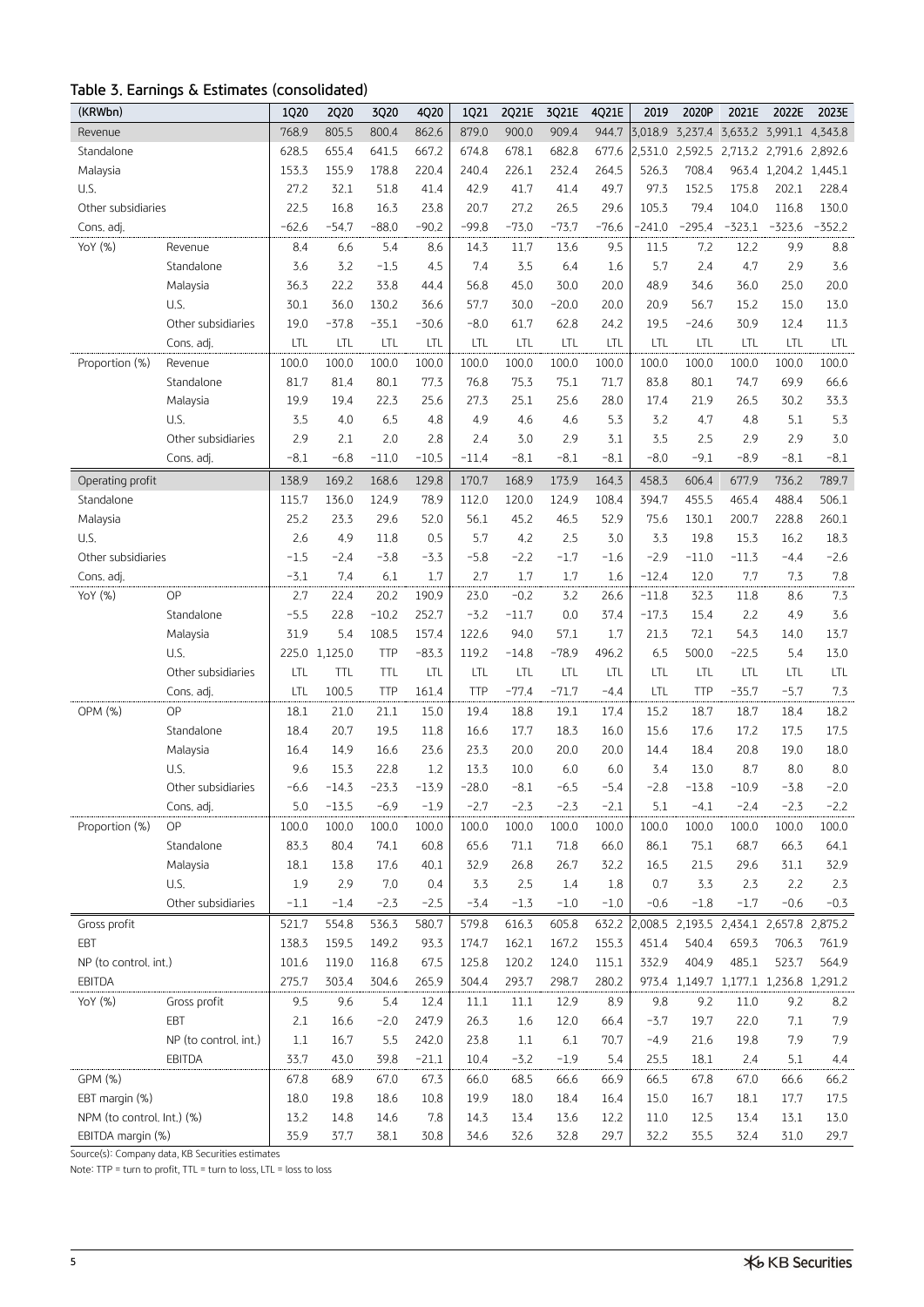# **Table 4. Earnings & Estimates (standalone)**

| (KRWbn)                   |                            | 1Q20    | <b>2Q20</b>   | 3Q20    | 4Q20          | 1Q21    | 2Q21E   | 3Q21E                           | 4Q21E   | 2019    | 2020                    | 2021E                         | 2022E           | 2023E           |
|---------------------------|----------------------------|---------|---------------|---------|---------------|---------|---------|---------------------------------|---------|---------|-------------------------|-------------------------------|-----------------|-----------------|
| Revenue                   |                            | 628.5   | 655.4         | 641.5   | 667.2         | 674.8   | 678.1   | 682.8                           | 677.6   |         | 2,531,0 2,592,5         |                               | 2,713.2 2,791.6 | 2,892.6         |
| Domestic home appliance   |                            | 529.4   | 552.9         | 507.4   | 537.5         | 538.5   | 556.5   | 547.8                           | 544.9   |         | 2,111.2 2,127.2 2,187.8 |                               | 2,241.6         | 2,291.6         |
| Rental                    |                            | 401.9   | 405.3         | 399.5   | 389.7         | 394.4   | 396.7   | 406.3                           | 397.2   |         | 1,572.6 1,596.4 1,594.5 |                               |                 | 1,611.1 1,631.3 |
| Home care                 |                            | 68.9    | 87.1          | 57.3    | 90.8          | 98.0    | 108.9   | 97.3                            | 99.9    | 258.4   | 304.1                   | 404.1                         | 444.5           | 480.1           |
| Membership                |                            | 24.7    | 25.9          | 24.6    | 24.0          | 24.1    | 23.4    | 22.8                            | 21.8    | 107.3   | 99.2                    | 92.2                          | 85.5            | 80.9            |
| Lump-sum payment          |                            | 30.9    | 31.9          | 23.6    | 27.6          | 18.8    | 24.6    | 18.6                            | 22.3    | 161.3   | 114.0                   | 84.3                          | 88.2            | 87.3            |
| Other                     |                            | 3.1     | 2.6           | 2.4     | 5.4           | 3.1     | 2.9     | 2.8                             | 3.8     | 11.7    | 13.5                    | 12.6                          | 12.3            | 12.1            |
| Exports                   |                            | 81.8    | 85.2          | 120.3   | 117.3         | 124.6   | 108.6   | 122.0                           | 119.1   | 343.5   | 404.7                   | 474.3                         | 495.5           | 545.4           |
| Cosmetics                 |                            | 17.3    | 17.3          | 13.7    | 12.3          | 11.6    | 13.0    | 13.0                            | 13.6    | 76.3    | 60.6                    | 51.1                          | 54.5            | 55.6            |
| YoY (%)                   | Revenue                    | 3.6     | 3.2           | $-1.5$  | 4.5           | 7.4     | 3.5     | 6.4                             | 1.6     | 5.7     | 2.4                     | 4.7                           | 2.9             | 3.6             |
|                           | Domestic HA                | 2.3     | 3.8           | $-5.1$  | 2.1           | 1.7     | 0.7     | 8.0                             | 1.4     | 4.6     | 0.8                     | 2.8                           | 2.5             | 2.2             |
|                           | Rental                     | 4.5     | 3.5           | 0.7     | $-2.5$        | $-1.9$  | $-2.1$  | 1.7                             | 1.9     | 2.9     | 1.5                     | $-0.1$                        | 1.0             | 1.3             |
|                           | Home care                  | 22.4    | 28.8          | $-21.4$ | 47.6          | 42.2    | 25.0    | 70.0                            | 10.0    | 39.6    | 17.7                    | 32.9                          | 10.0            | 8.0             |
|                           | Membership                 | $-11.5$ | $-4.0$        | $-8.0$  | $-6.6$        | $-2.1$  | $-9.4$  | $-7.2$                          | $-9.1$  | $-11.5$ | $-7.6$                  | $-7.0$                        | $-7.4$          | $-5.4$          |
|                           | Lump-sum                   | $-32.3$ | $-26.7$       | $-33.4$ | $-24.7$       | $-39.0$ | $-23.0$ | -21.3                           | $-19.2$ | $-5.6$  | $-29.3$                 | $-26.1$                       | 4.6             | $-1.1$          |
|                           | Other                      | 1.7     | $-9.2$        | $-10.9$ | 76.8          | 1.9     | 10.0    | 15.0                            | $-30.0$ | $-8.6$  | 15.6                    | $-6.9$                        | $-2.0$          | $-2.0$          |
|                           | Exports                    | 16.7    | 1.7           | 22.9    | 28.0          | 52.3    | 27.5    | 1.3                             | 1.6     | 13.6    | 17.8                    | 17.2                          | 4.5             | 10.1            |
|                           | Cosmetics                  | $-8.6$  | $-7.8$        | $-26.3$ | $-38.6$       | $-32.9$ | $-25.0$ | $-5.0$                          | 10.0    | 1,1     | $-20.6$                 | $-15.6$                       | 6.5             | 2.0             |
| Proportion                | Revenue                    | 100.0   | 100.0         | 100.0   | 100.0         | 100.0   | 100.0   | 100.0                           | 100.0   | 100.0   | 100.0                   | 100.0                         | 100.0           | 100.0           |
| (% )                      | Domestic HA                | 84.2    | 84.4          | 79.1    | 80.6          | 79.8    | 82.1    | 80.2                            | 80.4    | 83.4    | 82.1                    | 80.6                          | 80.3            | 79.2            |
|                           | Rental                     | 63.9    | 61.8          | 62.3    | 58.4          | 58.5    | 58.5    | 59.5                            | 58.6    | 62.1    | 61.6                    | 58.8                          | 57.7            | 56.4            |
|                           | Home care                  | 11.0    | 13.3          | 8.9     | 13.6          | 14.5    | 16.1    | 14.3                            | 14.7    | 10.2    | 11.7                    | 14.9                          | 15.9            | 16.6            |
|                           | Membership                 | 3.9     | 4.0           | 3.8     | 3.6           | 3.6     | 3.5     | 3.3                             | 3.2     | 4.2     | 3.8                     | 3.4                           | 3.1             | 2.8             |
|                           | Lump-sum                   | 4.9     | 4.9           | 3.7     | 4.1           | 2.8     | 3.6     | 2.7                             | 3.3     | 6.4     | 4.4                     | 3.1                           | 3.2             | 3.0             |
|                           | Other                      | 0.5     | 0.4           | 0.4     | 0.8           | 0.5     | 0.4     | 0,4                             | 0.6     | 0.5     | 0.5                     | 0.5                           | 0.4             | 0.4             |
|                           | Export                     | 13.0    | 13.0          | 18.8    | 17.6          | 18.5    | 16.0    | 17.9                            | 17.6    | 13.6    | 15.6                    | 17.5                          | 17.7            | 18.9            |
|                           | Cosmetics                  | 2.8     | 2.6           | 2.1     | 1.8           | 1.7     | 1.9     | 1.9                             | 2.0     | 3.0     | 2.3                     | 1.9                           | 2.0             | 1.9             |
| OP                        |                            | 115.7   | 136.0         | 124.9   | 78.9          | 112.0   | 120.0   | 124.9                           | 108.4   | 394.7   | 455.5                   | 465.4                         | 488.4           | 506.1           |
| YoY (%)                   |                            | $-5.5$  | 22.8          | $-10.2$ | 252.7         | $-3.2$  | $-11.7$ | 0.0                             | 37.4    | $-17.3$ | 15.4                    | 2.2                           | 4.9             | 3.6             |
| OPM (%)                   |                            | 18.4    | 20.7          | 19.5    | 11.8          | 16.6    | 17.7    | 18.3                            | 16.0    | 15.6    | 17.6                    | 17.2                          | 17.5            | 17.5            |
|                           |                            |         |               |         |               |         |         |                                 |         |         |                         |                               |                 |                 |
| Key rental assumptions    |                            |         |               |         |               |         |         |                                 |         |         |                         |                               |                 |                 |
| Total accounts ('000)     |                            | 5,740.4 | 5,773.4       | 5,762.3 | 5,809.0       | 5,842,4 | 5,861.6 | 5,914,1 5,936.7                 |         | 5,687.7 | 5,809.0                 | 5,936.7                       | 6,126.9         | 6,282.7         |
| New ('000)                |                            | 377.5   | 355.5         | 285.3   | 335.5         | 321.0   | 348.4   | 342.3                           | 352.3   |         | 1,572.1 1,353.8 1,364.0 |                               |                 | 1,464.1 1,478.7 |
| Churns ('000)             |                            | 189.2   | 179.0         | 162.9   | 172.9         | 174.3   | 175.3   | 175.8                           | 177.4   | 659.1   | 703.9                   | 702.8                         | 721.2           | 742.9           |
| Expiries ('000)           |                            | 135.6   | 143.5         | 133.6   | 115.9         | 113.3   | 153.8   | 114.0                           | 152.2   | 455.0   | 528.6                   | 533.4                         | 552.7           | 580.0           |
| Monthly ARPU (KRW)        |                            | 27,465  | 28,513        | 26,398  | 27,684        | 28,176  | 28,798  | 28,510                          | 27,960  | 27,952  | 27,552                  | 28,360                        | 28,400          | 28,357          |
| Monthly avg. churn (%)    |                            | 1.11    | 1.04          | 0.94    | 1.00          | 1.00    | 1.00    | 1.00                            | 1.00    | 1.05    | 1.03                    | 1.01                          | 1.01            | 1.01            |
| Expiries (%)              |                            | 39.8    | 38.7          | 39.6    | 32.3          | 32.3    | 40.0    | 40.0                            | 40.0    | 34.2    | 37.5                    | 38.1                          | 40.0            | 40.0            |
|                           |                            |         |               |         |               |         |         |                                 |         |         |                         |                               |                 |                 |
| Total accounts ('000)     | Key membership assumptions | 572.4   | 555.3         | 544.2   | 526.2         | 515.8   | 505.3   | 495.2                           | 478.8   | 593.8   | 526.2                   | 478.8                         | 445.3           | 423.0           |
| Monthly ARPU ('000 KRW)   |                            | 14.1    | 15.3          | 14.9    | 14.9          | 15.4    | 15.3    | 15.2                            | 14.9    | 14.1    | 14.8                    | 15.3                          | 15.4            | 15.5            |
|                           |                            |         |               |         |               |         |         |                                 |         |         |                         |                               |                 |                 |
| Key lump-sum assumptions  |                            |         |               |         |               |         |         |                                 |         |         |                         |                               |                 |                 |
| New sales ('000)          |                            | 34.9    | 30.6          | 24.3    | 24.9          | 16.7    | 21.4    | 18.2                            | 19.9    | 194.2   | 114.7                   | 76.3                          | 78.2            | 75.8            |
| ARPU ('000 KRW)           |                            |         | 885.1 1,042.6 |         | 971.9 1,107.9 |         |         | 1,127.8 1,146.8 1,020.5 1,118.9 |         | 830.5   |                         | 993.9 1,105.2 1,128.1 1,150.7 |                 |                 |
| Obsolescence loss (cons.) |                            |         |               |         |               |         |         |                                 |         |         |                         |                               |                 |                 |
| (KRWbn)                   |                            | 23.6    | 20.7          | 17.0    | 16.3          | 13.8    | 14.5    | 15.1                            | 14.0    | 51.2    | 77.6                    | 57.4                          | 62.8            | 65.3            |

Source(s): Company data, KB Securities estimates

Note: Churns and expiries are based on KB Securities estimates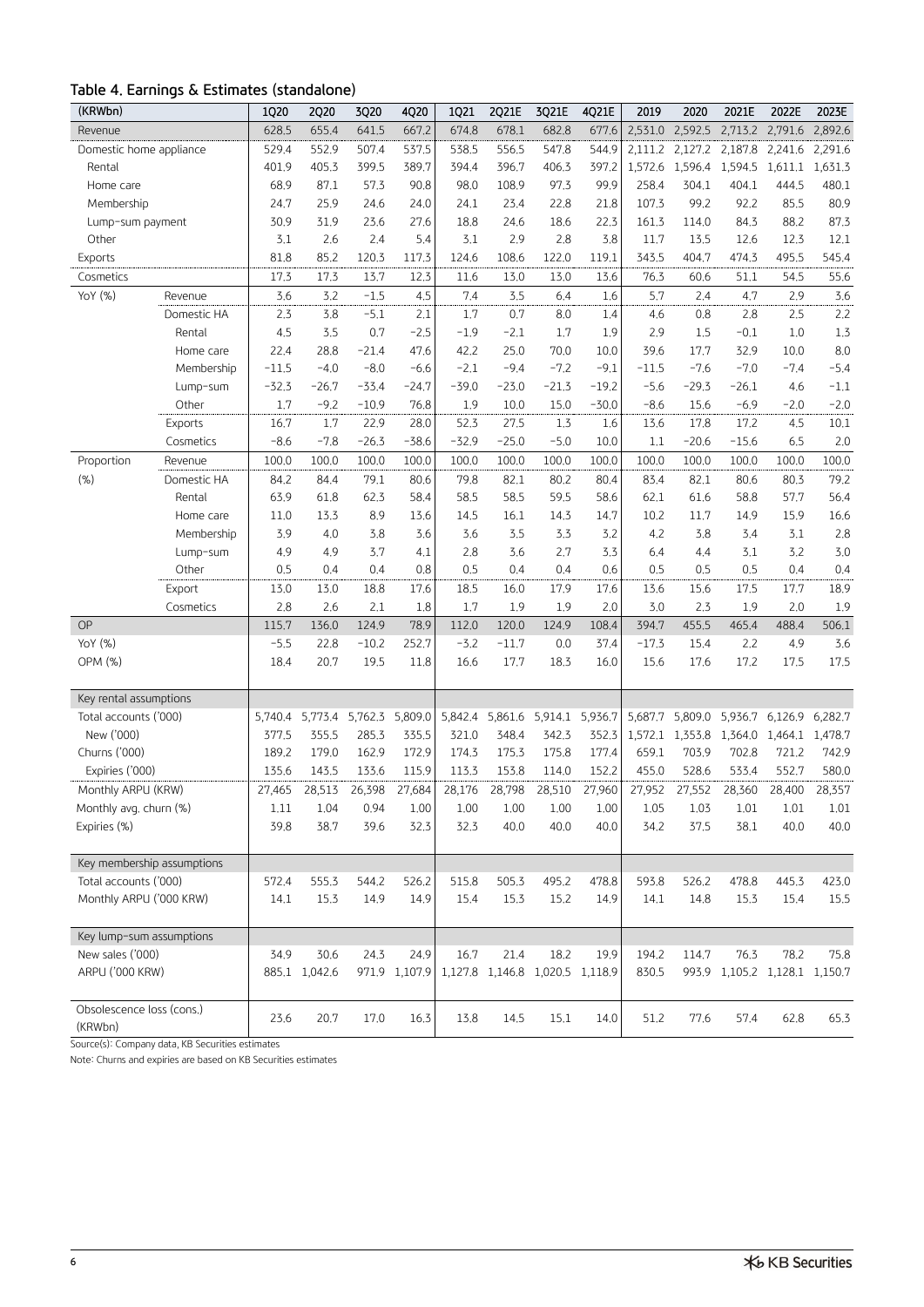# **Table 5. TP Calculation: Discounted Cash Flow Model**

| (KRWbn)                      |               | 2020     | 2021E    | 2022E    | 2023E    | 2024E    | 2025E                                                        | 2026E    | 2027E    |
|------------------------------|---------------|----------|----------|----------|----------|----------|--------------------------------------------------------------|----------|----------|
| Cash flow estimates          |               |          |          |          |          |          |                                                              |          |          |
| OP                           | a             | 606.4    | 677.9    | 736.2    | 789.7    | 828.8    | 861.9                                                        | 863.1    | 863.6    |
| Effective tax rate (%)       | h.            | 25.0     | 25.0     | 25.0     | 25.0     | 25.0     | 25.0                                                         | 25.0     | 25.0     |
| <b>NOPLAT</b>                | $C=a*(1-b)$   | 454,8    | 508.4    | 552,2    | 592.3    | 621.6    | 646.5                                                        | 647.4    | 647.7    |
| D&A                          | d             | 543.3    | 499.2    | 500.6    | 501.5    | 501.4    | 501.4                                                        | 501.4    | 501.4    |
| Total cash flow              | $E=C+d$       | 998.1    | 1,007.6  | 1,052.7  | 1,093.7  | 1,123.0  | 1,147.9                                                      | 1,148.8  | 1,149.1  |
| <b>Total investment</b>      | $F=q+h$       | $-892.2$ | $-716.3$ | $-616.3$ | $-614.0$ | $-700.0$ | $-700.0$                                                     | $-800.0$ | $-800.0$ |
| Change in working capital    | q             | $-567.0$ | $-316.3$ | $-116.3$ | $-114.0$ | $-150.0$ | $-150.0$                                                     | $-200.0$ | $-200.0$ |
| Capex                        | h.            | $-325.2$ | $-400.0$ | $-500.0$ | $-500.0$ | $-550.0$ | $-550.0$                                                     | $-600.0$ | $-600.0$ |
| <b>FCFF</b>                  | $I = E + F$   | 106.0    | 291.4    | 436.4    | 479.7    | 423.0    | 447.9                                                        | 348.8    | 349.1    |
| PV of cash flows             |               |          |          |          |          |          |                                                              |          |          |
| Discount rate                |               |          |          | 2.8%     | 9.2%     | 16.1%    | 23.3%                                                        | 31.0%    |          |
| PV of FCFF                   |               |          |          | 191.9    | 439.1    | 364.5    | 363.2                                                        | 266.2    |          |
| Total PV of FCFF (2022E-26E) |               |          | 1,625.0  |          |          |          |                                                              |          |          |
| Terminal growth rate (%)     |               |          | 1.6%     |          |          |          | 30y KTB yield                                                |          |          |
| Terminal value (2027E)       |               |          | 7,520.1  |          |          |          | 2027E FCFF / (WACC - TGR)                                    |          |          |
| PV of terminal value         | k             |          | 5,740.4  |          |          |          | 6.24% WACC (0.76% risk-free rate; 7.37% market risk premium) |          |          |
| Valuation                    |               |          |          |          |          |          |                                                              |          |          |
| Total cash flow (PV)         | $L = j + k$   |          | 7,365.4  |          |          |          |                                                              |          |          |
| Cash & cash equivalents      | m             |          | 550.1    |          |          |          |                                                              |          |          |
| Short-term financial assets  | U.            |          | 327.6    |          |          |          |                                                              |          |          |
| Debt                         | $\circ$       |          | 875.8    |          |          |          |                                                              |          |          |
| Fair enterprise value        | $P=L+(m+n+o)$ |          | 7,367.3  |          |          |          |                                                              |          |          |
| No. of shares ('000)         | q             |          | 72,556   |          |          |          |                                                              |          |          |
| Target price (KRW)           | $R = P/q$     |          | 100,000  |          |          |          |                                                              |          |          |
| Current price (KRW)          |               |          | 77,800   |          |          |          | Jul 19, 2021                                                 |          |          |
| Upside (%)                   |               |          | 28.5     |          |          |          |                                                              |          |          |
| 12m fwd implied P/E (x)      |               |          | 14.4     |          |          |          |                                                              |          |          |
| 12m fwd implied P/B (x)      |               |          | 3.47     |          |          |          |                                                              |          |          |

Source(s): Company data, KB Securities estimates

(1) Cost of debt is 1.78% (YTD yield of Coway's 1y KRW-based bonds; market value of debt based on total financial liabilities as of end-

(2) Cost of equity derived using CAPM; risk-free rate is 1y monetary stabilization bond yield; equity beta is Coway's 52w adj. beta; market risk premium is difference between historical avg. of WMI500 return and 1y

(3) Shareholders' equity derived by multiplying total no. of outstanding shares by target

market stabilization bond yield

1Q21

price

# **Fig 1. WACC Calculation**



Source(s): KB Securities estimates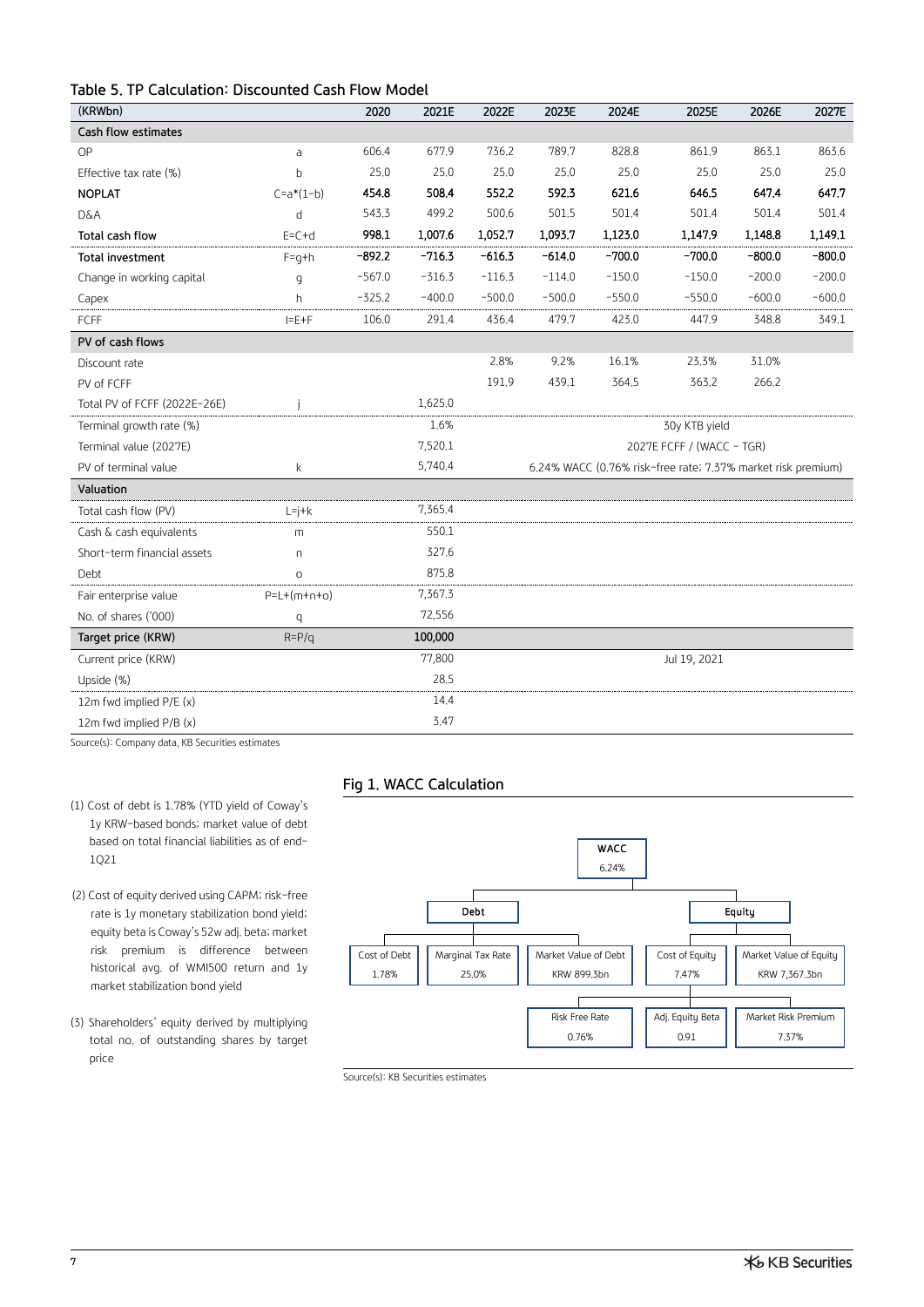# **Table 6. TP Sensitivity to WACC & TGR**

| (KRW)       |       | <b>Terminal Growth Rate</b> |         |         |         |         |         |         |  |  |  |
|-------------|-------|-----------------------------|---------|---------|---------|---------|---------|---------|--|--|--|
|             |       | 1.0%                        | 1,2%    | 1.4%    | 1.6%    | 1.8%    | 2.0%    | 2.2%    |  |  |  |
|             | 5.24% | 113,274                     | 117,741 | 122,674 | 128,149 | 134,259 | 141,124 | 148,890 |  |  |  |
|             | 5.44% | 108,370                     | 112,402 | 116,832 | 121,723 | 127,151 | 133,210 | 140,017 |  |  |  |
|             | 5.64% | 103,888                     | 107,541 | 111,538 | 115,931 | 120,781 | 126,164 | 132,172 |  |  |  |
|             | 5.84% | 99,775                      | 103,098 | 106,720 | 110,684 | 115,039 | 119,849 | 125,186 |  |  |  |
|             | 6.04% | 95,986                      | 99,020  | 102,315 | 105,907 | 109,837 | 114,156 | 118,925 |  |  |  |
| <b>WACC</b> | 6.24% | 92,486                      | 95,264  | 98,273  | 100,000 | 105,102 | 108,999 | 113,282 |  |  |  |
|             | 6.44% | 89,241                      | 91,794  | 94,549  | 97,532  | 100,773 | 104,304 | 108,169 |  |  |  |
|             | 6.64% | 86,225                      | 88,577  | 91,109  | 93,841  | 96,800  | 100,013 | 103,515 |  |  |  |
|             | 6.84% | 83,415                      | 85,587  | 87,920  | 90,431  | 93,140  | 96,074  | 99,260  |  |  |  |
|             | 7.04% | 80,789                      | 82,801  | 84,956  | 87,269  | 89,759  | 92,446  | 95,355  |  |  |  |
|             | 7,24% | 78,331                      | 80,198  | 82,194  | 84,331  | 86,625  | 89,094  | 91,759  |  |  |  |

Source(s): Company data, KB Securities estimates

# **Table 7. WACC Revision**

| (KRWbn, %)                     |                                   | Previous (2/22/2021) | Adjusted (7/19/2021) | <b>Notes</b>                               |
|--------------------------------|-----------------------------------|----------------------|----------------------|--------------------------------------------|
| Cost of equity                 | $A = B + C \times D$              | 7.27                 | 7.47                 |                                            |
| Risk-free rate                 | B                                 | 0.71                 | 0.76                 | Avg. 1y MSB yield (last three months)      |
| Adj. beta                      | C                                 | 0.89                 | 0.91                 | 52w adj. beta                              |
| Raw beta                       |                                   | 0.52                 | 0.67                 |                                            |
| $R^2$                          |                                   | 0.23                 | 0.27                 |                                            |
| Risk premium                   | $D = E - F$                       | 7.37                 | 7.37                 |                                            |
| Market return                  | E                                 | 10.97                | 10.97                | 2001-20 annual avg. WMI500 total return    |
| Risk-free rate                 | F                                 | 3.61                 | 3.61                 | 2001-20 annual avg. 1y MSB total return    |
| Cost of debt                   | G                                 | 0.86                 | 1.78                 | YTD yield of KRW-based 1y bonds            |
| Fair shareholder value (KRWbn) |                                   | 6,734.4              | 7,367.3              | Value of outstanding shares based on TP    |
| Debt (KRWbn)                   |                                   | 836.9                | 899.3                | Total financial liabilities as of end-1021 |
| Weight of equity               | H                                 | 80.0                 | 80.0                 |                                            |
| Weight of debt                 |                                   | 20.0                 | 20,0                 |                                            |
| <b>WACC</b>                    | $J = (A \times H) + (G \times I)$ | 5.94                 | 6.24                 |                                            |
| Terminal growth rate           |                                   | 1,60%                | 1.60%                |                                            |

Source(s): Company data, KB Securities estimates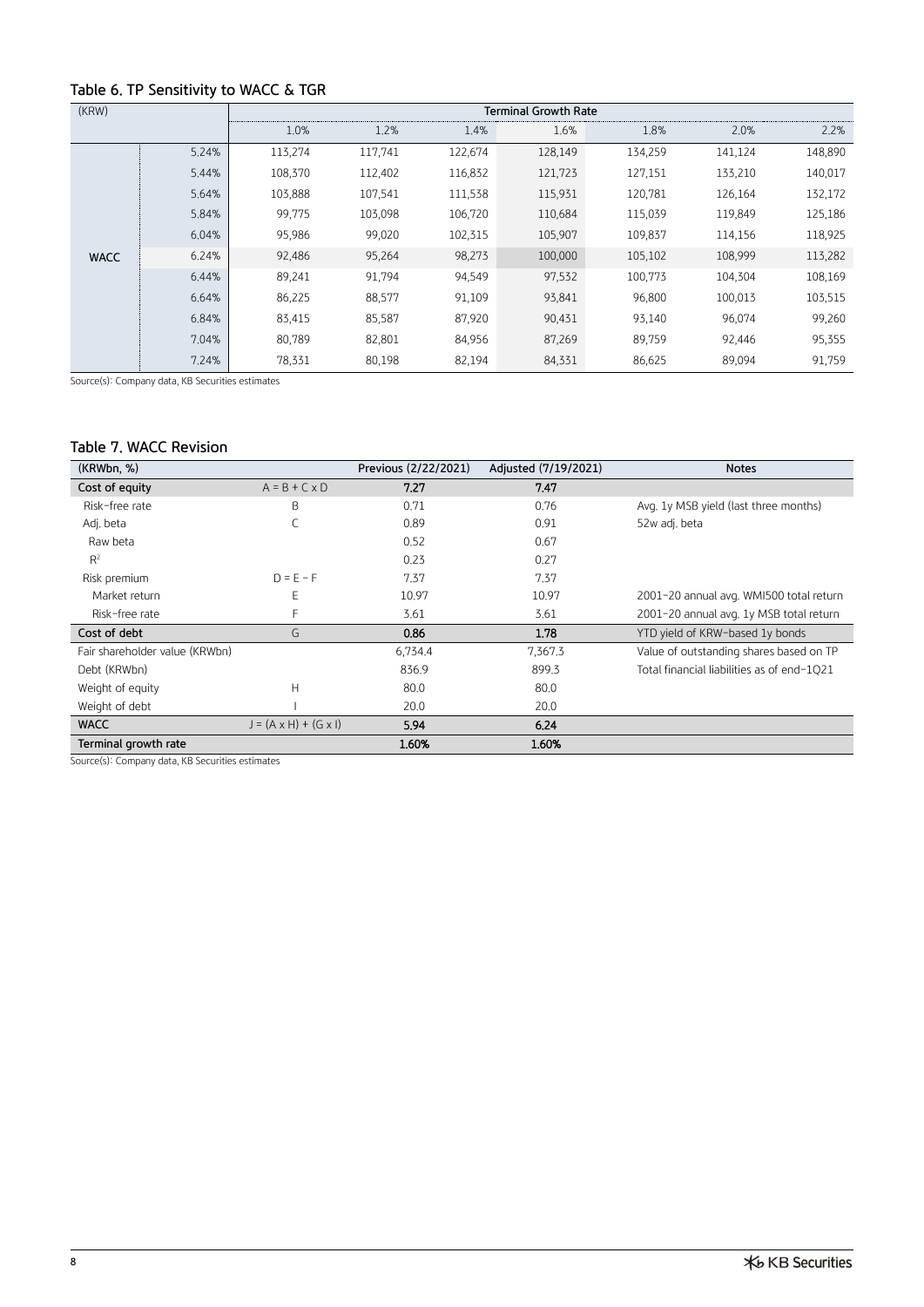| (KRWbn)                                  | 2019A       | 2020A      | 2021E          | 2022E          | 2023E        | (KRWbn)                          | 2019A      | 2020A      | 2021E    | 2022E      | 2023E   |
|------------------------------------------|-------------|------------|----------------|----------------|--------------|----------------------------------|------------|------------|----------|------------|---------|
| (Reporting standard)                     | $(IFRS-C)$  | $(IFRS-C)$ | $(IFRS-C)$     | $(IFRS-C)$     | $(IFRS-C)$   | (Reporting standard)             | $(IFRS-C)$ | $(IFRS-C)$ | (IFRS-C) | $(IFRS-C)$ | (IFRS-C |
| Revenue                                  | 3,019       | 3,237      | 3,633          | 3,991          | 4,344        | Total assets                     | 2,855      | 3,029      | 3,637    | 3,942      | 4,298   |
| Cost of revenue                          | 1,010       | 1,044      | 1,199          | 1,333          | 1,469        | Current assets                   | 767        | 897        | 1,421    | 1,724      | 2,077   |
| Gross profit                             | 2,009       | 2,194      | 2,434          | 2,658          | 2,875        | Cash and cash equivalents        | 61         | 116        | 550      | 784        | 1,062   |
| SG&A expenses                            | 1,550       | 1,587      | 1,756          | 1,922          | 2,085        | Current financial assets         | 214        | 298        | 328      | 344        | 361     |
| Operating profit                         | 458         | 606        | 678            | 736            | 790          | Trade receivables                | 310        | 317        | 349      | 384        | 422     |
| EBITDA                                   | 973         | 1,150      | 1,177          | 1,237          | 1,291        | Inventory                        | 113        | 134        | 161      | 177        | 195     |
| Non-operating accounts                   | $-7$        | $-66$      | $-19$          | $-30$          | $-28$        | Other current assets             | 69         | 32         | 34       | 36         | 37      |
| Interest income                          | 1           |            | $\overline{2}$ | $\overline{2}$ | 3            | Non-current assets               | 2,088      | 2,132      | 2,215    | 2,218      | 2,220   |
| Interest expenses                        | 22          | 21         | 21             | 22             | 20           | Investment assets                | 43         | 23         | 21       | 21         | 21      |
| Profit on equity method                  | $\mathbf 0$ | $\Omega$   | $\Omega$       | $\Omega$       | $\mathbf{0}$ | Property, plant and equipment    | 1,271      | 1,225      | 1,187    | 1,192      | 1,196   |
| Net other non-operating income           | 14          | $-46$      | $\mathbf 0$    | $-10$          | $-10$        | Intangible assets                | 168        | 140        | 137      | 134        | 133     |
| Profit before tax                        | 451         | 540        | 659            | 706            | 762          | Other non-current assets         | 606        | 744        | 871      | 871        | 871     |
| Income tax expense                       | 119         | 136        | 175            | 184            | 198          | <b>Total liabilities</b>         | 1,778      | 1,539      | 1,747    | 1,621      | 1,507   |
| Net profit                               | 332         | 405        | 484            | 523            | 564          | Current liabilities              | 1,587      | 1,417      | 1,200    | 1,094      | 999     |
| NP attributable to controlling interests | 333         | 405        | 485            | 523            | 564          | Trade payables                   | 58         | 69         | 74       | 80         | 87      |
| Adj net profit                           | 333         | 405        | 485            | 523            | 564          | Short-term financial liabilities | 876        | 715        | A29      | 386        | 345     |

#### **Operating Statistics & Ratios**

| (% )                | 2019A   | 2020A | 2021E | 2022E | 2023E | Non-current financial liabilities      | 38    | 29    | 447   | 427   | 407            |
|---------------------|---------|-------|-------|-------|-------|----------------------------------------|-------|-------|-------|-------|----------------|
| Revenue growth      | 11.5    | 7.2   | 12.2  | 9.9   | 8.8   | Other non-current liabilities          | 153   | 93    | 100   | 101   | 101            |
| OP growth           | $-11.8$ | 32.3  | 11.8  | 8.6   | 7.3   | Total equity                           | 1,077 | 1,490 | 1,889 | 2,321 | 2,791          |
| EBITDA growth       | 25.5    | 18.1  | 2.4   | 5.1   | 4,4   | Issued capital                         | 41    | 41    | 41    | 41    | 41             |
| NP growth of parent | $-4,9$  | 21.6  | 19.7  | 7.9   | 7.9   | Share premium                          | 132   | 148   | 148   | 148   | 148            |
| GP margin           | 66.5    | 67.8  | 67.0  | 66.6  | 66.2  | Other equity interest                  | $-50$ | $-48$ | $-48$ | $-48$ | $-48$          |
| OP margin           | 15.2    | 18.7  | 18.7  | 18.5  | 18.2  | Accumulated other comprehensive income |       | $-14$ | $-9$  | $-9$  | $-\frac{6}{5}$ |
| EBITDA margin       | 32.2    | 35.5  | 32.4  | 31.0  | 29.7  | Retained earnings                      | 954   | 1,365 | 1,760 | 2,192 | 2,662          |
| EBT margin          | 15.0    | 16.7  | 18.2  | 17.7  | 17.5  | Controlling interests                  | 1,078 | 1,491 | 1,891 | 2,323 | 2,793          |
| NP margin of parent | 11.0    | 12.5  | 13.3  | 13.1  | 13.0  | Non-controlling interests              | - 1   | ÷     | $-2$  | $-2$  | -7             |

#### **Statement of Cash Flows Key Ratios**

| (KRWbn)                              | 2019A          | 2020A          | 2021E          | 2022E            | 2023E        | (x, %, KRW)                     | 2019A  | 2020A  | 2021E    | 2022E    | 2023E    |
|--------------------------------------|----------------|----------------|----------------|------------------|--------------|---------------------------------|--------|--------|----------|----------|----------|
| Cash flow from operating activities  | 539            | 563            | 738            | 907              | 951          | Multiples                       |        |        |          |          |          |
| Net profit                           | 332            | 405            | 484            | 523              | 564          | P/E                             | 20.6   | 13.3   | 11.8     | 11.0     | 10.2     |
| Depreciation & amortization          | 515            | 543            | 499            | 501              | 501          | P/B                             | 6.4    | 3.6    | 3,0      | 2.5      | 2,1      |
| Other non-cash adjustments           | 412            | 373            | 224            | 184              | 198          | P/S                             | 2.3    | 1.7    | 1.6      | 1.4      | 1.3      |
| Investments in working capital       | $-571$         | $-567$         | $-316$         | $-116$           | $-114$       | EV/EBITDA                       | 7.7    | 5.0    | 4,9      | 4,4      | 3.9      |
| Decrease(Increase) in receivables    | $-4$           | $-22$          | $-12$          | $-35$            | $-38$        | EV/EBIT                         | 16.4   | 9.4    | 8.5      | 7.4      | 6,4      |
| Decrease(Increase) in inventory      | $-5$           | $-25$          | $-25$          | $-16$            | $-18$        | Dividend yield, ordinary (%)    | 2.6    | 1.7    | 1.6      | 1.7      | 1,7      |
| Increase(Decrease) in payables       | $-9$           | 43             | $-15$          | 6                | 6            | <b>EPS</b>                      | 4,511  | 5,486  | 6,566    | 7,085    | 7,643    |
| Investments in other working capital | $-553$         | $-563$         | $-265$         | $-71$            | $-64$        | <b>BVPS</b>                     | 14,611 | 20,207 | 25,622   | 31,478   | 37,843   |
| Other operating cash flow            | $-148$         | $-191$         | $-153$         | $-184$           | $-198$       | <b>SPS</b>                      | 40,907 | 43,868 | 49,231   | 54,080   | 58,859   |
| Cash flow from investing activities  | $-383$         | $-323$         | $-398$         | $-520$           | $-521$       | DPS (annual, ordinary)          | 2,400  | 1,200  | 1,250    | 1,300    | 1,350    |
| Capital expenditure                  | $-366$         | $-325$         | $-400$         | $-500$           | $-500$       | Cash dividends payout ratio (%) | 52,1   | 21.5   | 18.7     | 18.0     | 17.4     |
| Investments in intangibles           | $-3$           | $-1$           | $-4$           | $-4$             | $-4$         | Operating performance           |        |        |          |          |          |
| Changes in investment assets         | $-5$           | $\mathbf{0}$   | $-6$           | $\mathbf{0}$     | $\mathbf{0}$ | ROE                             | 30.7   | 31.5   | 28.7     | 24.8     | 22,1     |
| Other investment cash flow           | $-9$           | $\overline{4}$ | 12             | $-16$            | $-17$        | <b>ROA</b>                      | 12.7   | 13.8   | 14.5     | 13.8     | 13.7     |
| Cash flow from financing activities  | $-165$         | $-182$         | 93             | $-153$           | $-152$       | <b>ROIC</b>                     | 21.1   | 27,2   | 28.4     | 29.5     | 29.8     |
| Proceeds from (repayment of) debt    | 114            | $-182$         | 110            | $-63$            | $-59$        | Financial structure (%)         |        |        |          |          |          |
| Changes in equity                    | $\overline{2}$ | 20             | $\mathbf{0}$   | $\mathbf{0}$     | $\mathbf{0}$ | Total liab./equity              | 165.0  | 103.3  | 92.5     | 69.8     | 54.0     |
| Dividends paid                       | $-260$         | $\mathbf{0}$   | $-87$          | $-91$            | $-94$        | Net debt/equity                 | 59.3   | 22,2   | Net Cash | Net Cash | Net Cash |
| Other financing cash flow            | $-21$          | $-20$          | 70             | $\mathbf{1}$     | 1            | Current ratio                   | 0.5    | 0.6    | 1,2      | 1.6      | 2,1      |
| Other cash flow                      | $\mathbf 0$    | $-3$           | 1              | $\boldsymbol{0}$ | $\mathbb O$  | Interest coverage (x)           | 20,9   | 28.6   | 32,4     | 33.5     | 38.8     |
| Increase/decrease in cash            | $-9$           | 55             | 434            | 234              | 278          | Activity ratios                 |        |        |          |          |          |
| Cash and cash equivalents at FYE     | 61             | 116            | 550            | 784              | 1,062        | Asset turnover (x)              | 1.2    | 1,1    | 1,1      | 1,1      | 1,1      |
| Free cash flow                       | 173            | 238            | 338            | 407              | 451          | Receivables turnover (x)        | 9.9    | 10.3   | 10.9     | 10.9     | 10.8     |
| Net cash flow                        | $-72$          | 309            | 332            | 313              | 354          | Payables turnover (x)           | 50.1   | 51.1   | 50.9     | 51.7     | 52,1     |
| Net cash (net debt)                  | $-639$         | $-330$         | $\overline{2}$ | 315              | 669          | Inventory turnover (x)          | 28.0   | 26,2   | 24.7     | 23.6     | 23.4     |

### **Income Statement Statement of Financial Position**

|                                          |             | 2020A       | 2021E          | 2022E       | 2023E       | (KRWbn)                                | 2019A      | 2020A      | 2021E    | 2022E      | 2023E      |
|------------------------------------------|-------------|-------------|----------------|-------------|-------------|----------------------------------------|------------|------------|----------|------------|------------|
| (Reporting standard)                     | $(IFRS-C)$  | $(IFRS-C)$  | $(IFRS-C)$     | $(IFRS-C)$  | $(IFRS-C)$  | (Reporting standard)                   | $(IFRS-C)$ | $(IFRS-C)$ | (IFRS-C) | $(IFRS-C)$ | $(IFRS-C)$ |
| Revenue                                  | 3,019       | 3,237       | 3,633          | 3,991       | 4,344       | Total assets                           | 2,855      | 3,029      | 3,637    | 3,942      | 4,298      |
| Cost of revenue                          | 1,010       | 1,044       | 1,199          | 1,333       | 1,469       | Current assets                         | 767        | 897        | 1,421    | 1,724      | 2,077      |
| Gross profit                             | 2,009       | 2,194       | 2,434          | 2,658       | 2,875       | Cash and cash equivalents              | 61         | 116        | 550      | 784        | 1,062      |
| SG&A expenses                            | 1,550       | 1,587       | 1,756          | 1,922       | 2,085       | Current financial assets               | 214        | 298        | 328      | 344        | 361        |
| Operating profit                         | 458         | 606         | 678            | 736         | 790         | Trade receivables                      | 310        | 317        | 349      | 384        | 422        |
| EBITDA                                   | 973         | 1,150       | 1,177          | 1,237       | 1,291       | Inventory                              | 113        | 134        | 161      | 177        | 195        |
| Non-operating accounts                   | $-7$        | $-66$       | $-19$          | $-30$       | $-28$       | Other current assets                   | 69         | 32         | 34       | 36         | 37         |
| Interest income                          | 1           | 1           | $\overline{2}$ | 2           | 3           | Non-current assets                     | 2,088      | 2,132      | 2,215    | 2,218      | 2,220      |
| Interest expenses                        | 22          | 21          | 21             | 22          | 20          | Investment assets                      | 43         | 23         | 21       | 21         | 21         |
| Profit on equity method                  | $\mathbf 0$ | $\mathbf 0$ | $\mathbf 0$    | $\mathbf 0$ | $\mathbb O$ | Property, plant and equipment          | 1,271      | 1,225      | 1,187    | 1,192      | 1,196      |
| Net other non-operating income           | 14          | $-46$       | $\mathbf 0$    | $-10$       | $-10$       | Intangible assets                      | 168        | 140        | 137      | 134        | 133        |
| Profit before tax                        | 451         | 540         | 659            | 706         | 762         | Other non-current assets               | 606        | 744        | 871      | 871        | 871        |
| Income tax expense                       | 119         | 136         | 175            | 184         | 198         | <b>Total liabilities</b>               | 1,778      | 1,539      | 1,747    | 1,621      | 1,507      |
| Net profit                               | 332         | 405         | 484            | 523         | 564         | Current liabilities                    | 1,587      | 1,417      | 1,200    | 1,094      | 999        |
| NP attributable to controlling interests | 333         | 405         | 485            | 523         | 564         | Trade payables                         | 58         | 69         | 74       | 80         | 87         |
| Adj. net profit                          | 333         | 405         | 485            | 523         | 564         | Short-term financial liabilities       | 876        | 715        | 429      | 386        | 347        |
|                                          |             |             |                |             |             | Other current liabilities              | 653        | 634        | 697      | 628        | 565        |
| Operating Statistics & Ratios            |             |             |                |             |             | Non-current liabilities                | 191        | 122        | 547      | 528        | 508        |
| $(\%)$                                   | 2019A       | 2020A       | 2021E          | 2022E       | 2023E       | Non-current financial liabilities      | 38         | 29         | 447      | 427        | 407        |
| Revenue growth                           | 11.5        | 7.2         | 12,2           | 9.9         | 8.8         | Other non-current liabilities          | 153        | 93         | 100      | 101        | 101        |
| OP growth                                | $-11.8$     | 32.3        | 11.8           | 8.6         | 7.3         | Total equity                           | 1,077      | 1.490      | 1.889    | 2,321      | 2,791      |
| EBITDA growth                            | 25.5        | 18.1        | 2,4            | 5.1         | 4,4         | Issued capital                         | 41         | 41         | 41       | 41         | 41         |
| NP growth of parent                      | $-4.9$      | 21.6        | 19.7           | 7.9         | 7.9         | Share premium                          | 132        | 148        | 148      | 148        | 148        |
| GP margin                                | 66.5        | 67.8        | 67.0           | 66.6        | 66.2        | Other equity interest                  | $-50$      | $-48$      | $-48$    | $-48$      | $-48$      |
| OP margin                                | 15.2        | 18.7        | 18.7           | 18.5        | 18.2        | Accumulated other comprehensive income | 1          | $-14$      | $-9$     | $-9$       | $-9$       |
| EBITDA margin                            | 32,2        | 35.5        | 32.4           | 31.0        | 29,7        | Retained earnings                      | 954        | 1,365      | 1,760    | 2,192      | 2,662      |
| EBT margin                               | 15.0        | 16.7        | 18.2           | 17.7        | 17.5        | Controlling interests                  | 1,078      | 1,491      | 1,891    | 2,323      | 2,793      |
| NP margin of parent                      | 11.0        | 12,5        | 13.3           | 13.1        | 13.0        | Non-controlling interests              | $-1$       | $^{-1}$    | $-2$     | $-2$       | $-2$       |

| (x, %, KRW)                     | 2019A  | 2020A  | 2021E    | 2022E    | 2023E    |
|---------------------------------|--------|--------|----------|----------|----------|
| Multiples                       |        |        |          |          |          |
| P/E                             | 20.6   | 13.3   | 11.8     | 11.0     | 10.2     |
| P/B                             | 6.4    | 3.6    | 3.0      | 2.5      | 2.1      |
| P/S                             | 2.3    | 1.7    | 1.6      | 1.4      | 1.3      |
| EV/EBITDA                       | 7.7    | 5.0    | 4.9      | 4.4      | 3.9      |
| EV/EBIT                         | 16.4   | 9.4    | 8.5      | 7.4      | 6.4      |
| Dividend yield, ordinary (%)    | 2.6    | 1.7    | 1.6      | 1.7      | 1.7      |
| EPS                             | 4,511  | 5,486  | 6,566    | 7,085    | 7,643    |
| <b>BVPS</b>                     | 14,611 | 20,207 | 25,622   | 31,478   | 37,843   |
| SPS                             | 40,907 | 43,868 | 49,231   | 54,080   | 58,859   |
| DPS (annual, ordinary)          | 2,400  | 1,200  | 1,250    | 1,300    | 1,350    |
| Cash dividends payout ratio (%) | 52,1   | 21,5   | 18.7     | 18.0     | 17,4     |
| Operating performance           |        |        |          |          |          |
| ROE                             | 30.7   | 31.5   | 28.7     | 24,8     | 22.1     |
| <b>ROA</b>                      | 12.7   | 13.8   | 14.5     | 13.8     | 13.7     |
| ROIC                            | 21.1   | 27,2   | 28,4     | 29,5     | 29,8     |
| Financial structure (%)         |        |        |          |          |          |
| Total liab./equity              | 165.0  | 103.3  | 92,5     | 69.8     | 54,0     |
| Net debt/equity                 | 59.3   | 22,2   | Net Cash | Net Cash | Net Cash |
| Current ratio                   | 0.5    | 0.6    | 1.2      | 1.6      | 2.1      |
| Interest coverage (x)           | 20,9   | 28.6   | 32,4     | 33.5     | 38,8     |
| Activity ratios                 |        |        |          |          |          |
| Asset turnover (x)              | 1.2    | 1.1    | 1.1      | 1.1      | 1.1      |
| Receivables turnover (x)        | 9.9    | 10.3   | 10.9     | 10.9     | 10.8     |
| Payables turnover (x)           | 50.1   | 51,1   | 50,9     | 51.7     | 52,1     |
| Inventory turnover (x)          | 28.0   | 26,2   | 24,7     | 23.6     | 23,4     |

Source(s): Company data, KB Securities estimates